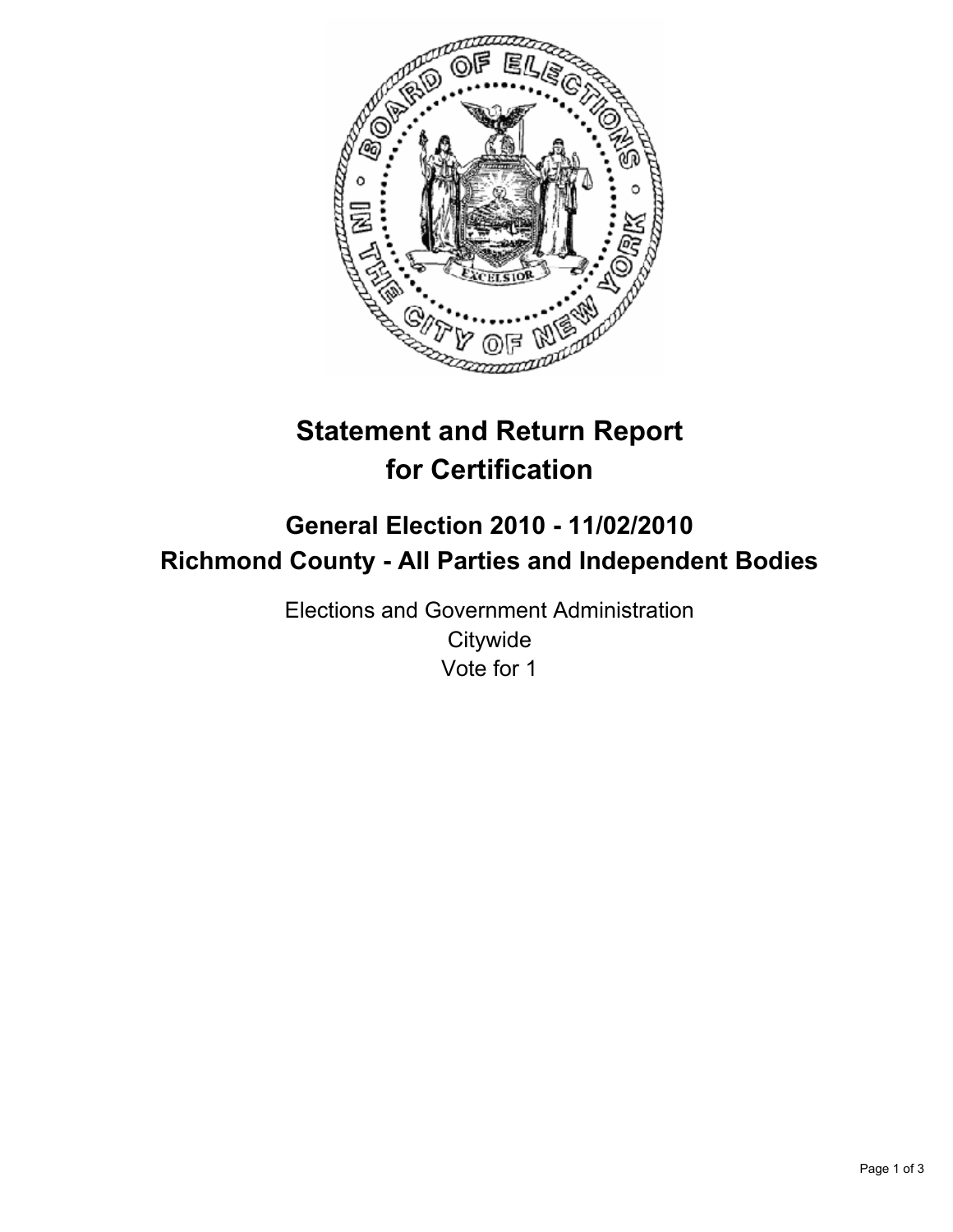

### **Assembly District 60**

| <b>PUBLIC COUNTER</b> | 16,620 |
|-----------------------|--------|
| <b>EMERGENCY</b>      | 0      |
| ABSENTEE/MILITARY     | 647    |
| <b>AFFIDAVIT</b>      | 161    |
| <b>Total Ballots</b>  | 17,466 |
| <b>YES</b>            | 9,463  |
| <b>NO</b>             | 3,211  |
| <b>Total Votes</b>    | 12,674 |
| Unrecorded            | 4,792  |

### **Assembly District 61**

| <b>PUBLIC COUNTER</b> | 24,889 |
|-----------------------|--------|
| <b>EMERGENCY</b>      | 0      |
| ABSENTEE/MILITARY     | 890    |
| <b>AFFIDAVIT</b>      | 354    |
| <b>Total Ballots</b>  | 26,195 |
| <b>YES</b>            | 14,360 |
| <b>NO</b>             | 4,708  |
| <b>Total Votes</b>    | 19,068 |
| Unrecorded            | 7,127  |

#### **Assembly District 62**

| PUBLIC COUNTER       | 29,387 |
|----------------------|--------|
| <b>EMERGENCY</b>     |        |
| ABSENTEE/MILITARY    | 843    |
| <b>AFFIDAVIT</b>     | 222    |
| <b>Total Ballots</b> | 30,488 |
| <b>YES</b>           | 17,567 |
| <b>NO</b>            | 6,094  |
| <b>Total Votes</b>   | 23,661 |
| Unrecorded           | 6.827  |

### **Assembly District 63**

| PUBLIC COUNTER       | 24,048 |
|----------------------|--------|
| <b>EMERGENCY</b>     | 0      |
| ABSENTEE/MILITARY    | 849    |
| AFFIDAVIT            | 253    |
| <b>Total Ballots</b> | 25,219 |
| <b>YES</b>           | 14,039 |
| <b>NO</b>            | 4,589  |
| <b>Total Votes</b>   | 18,628 |
| Unrecorded           | 6,591  |